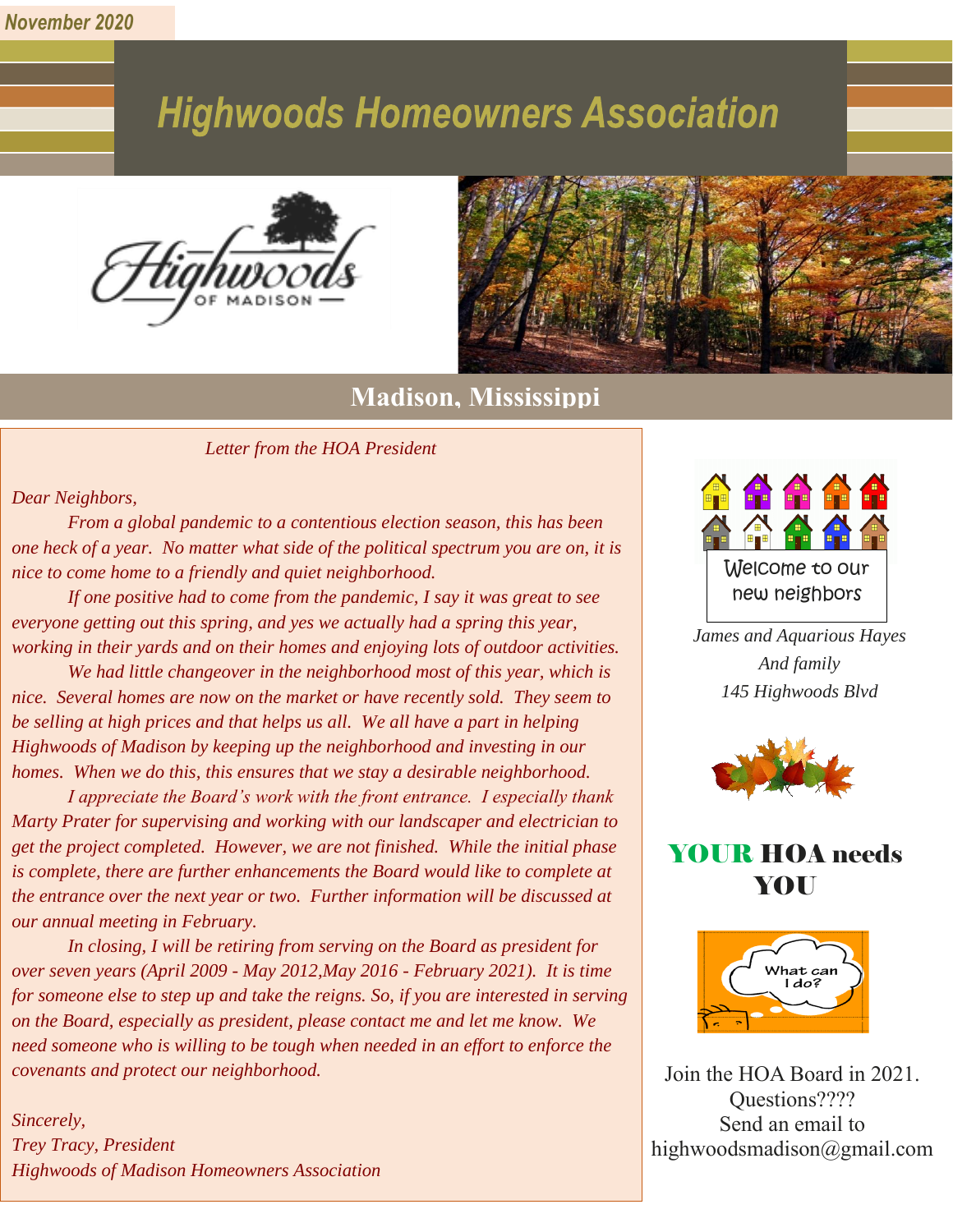

*HOA Finances*



### 2021 Assessments \$225.00

The Board has determined that a small increase of \$10 to the annual assessment is needed to keep up with the increase in expenses and to budget for future projects. The covenants allow for up to a *10% increase per year* without a vote, Article IV, Section 3(a); Increases over 10% per year require a full vote of the homeowners. Last year our annual assessment was \$215 so we will not be seeing a full 10% increase. We do not anticipate another increase next year unless the projects get expensive.

For 2020, our annual income was \$22,890 (106 homeowners x \$215 plus two late fees). This income pays for our front entrance landscaping, insurance, electric and water bills, postage and PO Box rental, welcome baskets, and misc. repairs (usually electrical and sprinklers). In 2021 our anticipated income will be \$23,850.

In 2020, the front entrance lighting and landscape has been the focus of our spending. We have new sconces on the north and south entrance walls and a new fixture on the monument. All three have bright LED bulbs. The ground landscape lighting is all new; which led to boring some new electrical lines under the street. After years of putting bandaids on our electrical up front, the time had come for some surgery because the electric just was no longer working. The plantings at the north and south side of the entrance were replaced, as well as, around the monument and the front entrance sign. As of this newsletter, we are waiting on new pine straw and fall flowers which should be installed within the next week or two. All of the electrical and landscaping and lights ran us \$17621 which was a little more than the planned \$15000 budget but that excess was the boring of the electrical.

Planning for 2021 projects will get underway shortly. If you have a suggestion, please feel free to share it with the HOA board via email or call a board member.

HOA finances, projects and expecteded expenditures are discussed at the annual meeting in February. Attendees are provided with the annual budget and annual financial report at that meeting. Please join us and give your input to your Homeowner's Association.

The Board is more than happy to provide financial documents to homeowners upon request thoughout the year. Highwoods does not utilize a company to maintain our funds. All assessments are collected by the HOA Treasurer and the bank account is managed by the elected HOA board. The HOA Board is bonded and insured.

Assessment letters will be mailed January  $1^{\text{s}}$ and proxy voting forms.

Assessments are due by January 31<sup>st</sup> to avoid a late fee. Feel free to mail your

Reminders are posted avoid the \$50 late fine.

If you are not receiving emails or wish to change your emial address, please send an email to Highwoodsmadison@gmail.com



**HOA Annual Meeting Tuesday February 9, 2021 6-7pm Madison Public Works 1239 Hwy 51 , Madison**

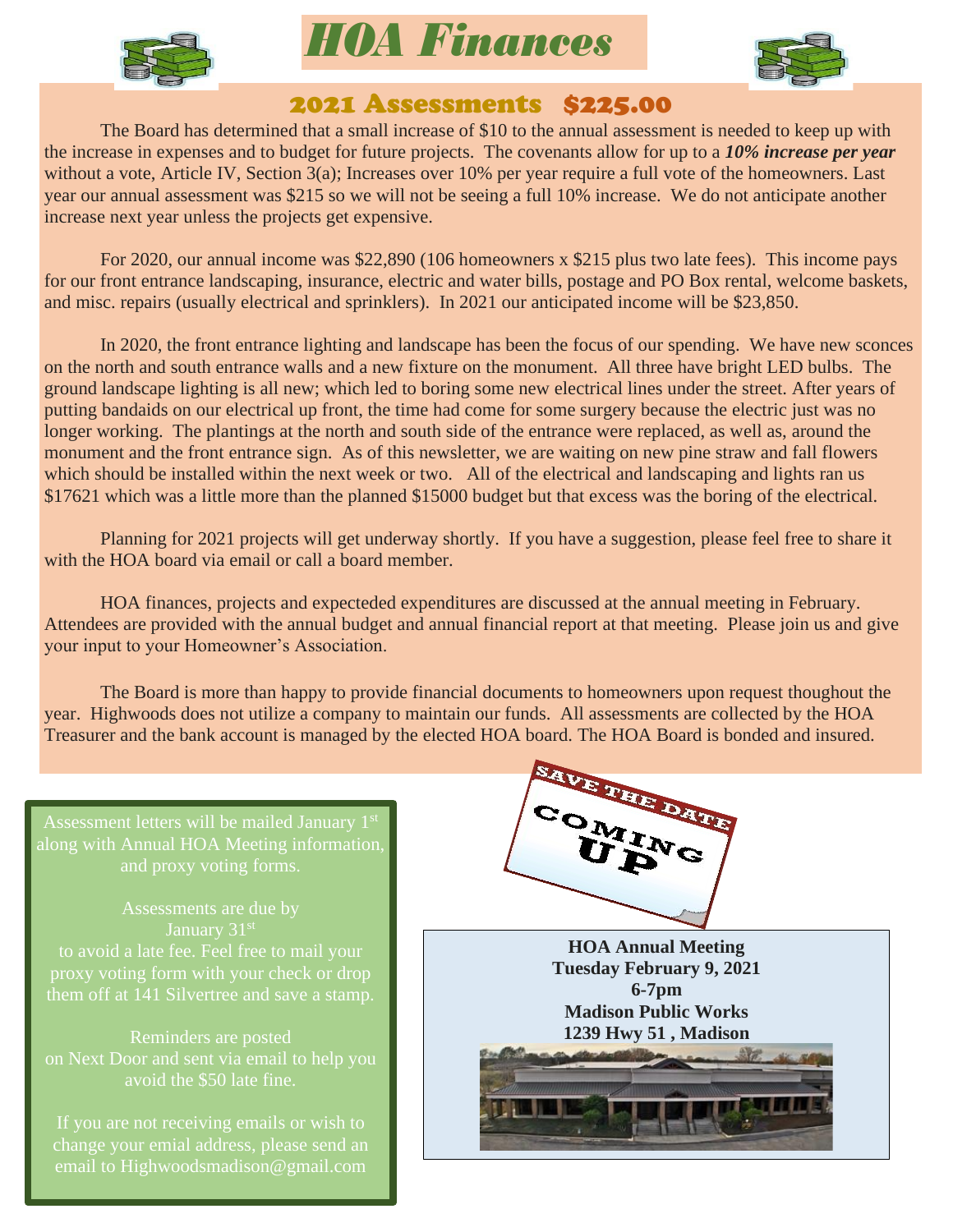





*Highwoods Board of Directors is looking for some help. Interested in being more involved in the neighborhood? Have you thought about being part of the Board of Directors? Want to help plan a neighborhood activities or help decorate the front entrance for the holidays? Got an idea for a neighborhood activity or improvement? Being on the Board of Directors is not a requirement to being involved in the HOA. Anyone can help with planning an activity, decorating the front entrance or just keeping an eye out on your street for unusual activity.* 

*If you want to be a bit more involved, consider a position on the Board of Directors! Positions coming available in February: President and Secretary. The current Board of Director for Highwoods is made up volunteers who all work full-time and have many personal obligations with their families and other groups. The time commitment for serving on the Board varies throughout the year and seldom is more than an hour of time during any given week or month. The Board meets (via Zoom this past year) as needed if discussion is required. Many decisions are accomplished via email. The term to be on our board of directors is 1 year beginning in February when the elections take place at the annual HOA meeting.* 

*Email the HOA or call a board member to find out more about getting involved with your HOA or joining the Board. Elections will be held at the annual HOA meeting February 9, 2021.*



Thank you to our neighbor, David Lyle, CPA ! He prepares the annual HOA taxes free of charge.

Thank you to our President, Trey Tracy, For his many years of hard work.

Thank you to our neighbor, **Dick Largel!** He is the neighborhood One-man welcome committee who brings fruit baskets and a freindly smile to all our new neighbors.

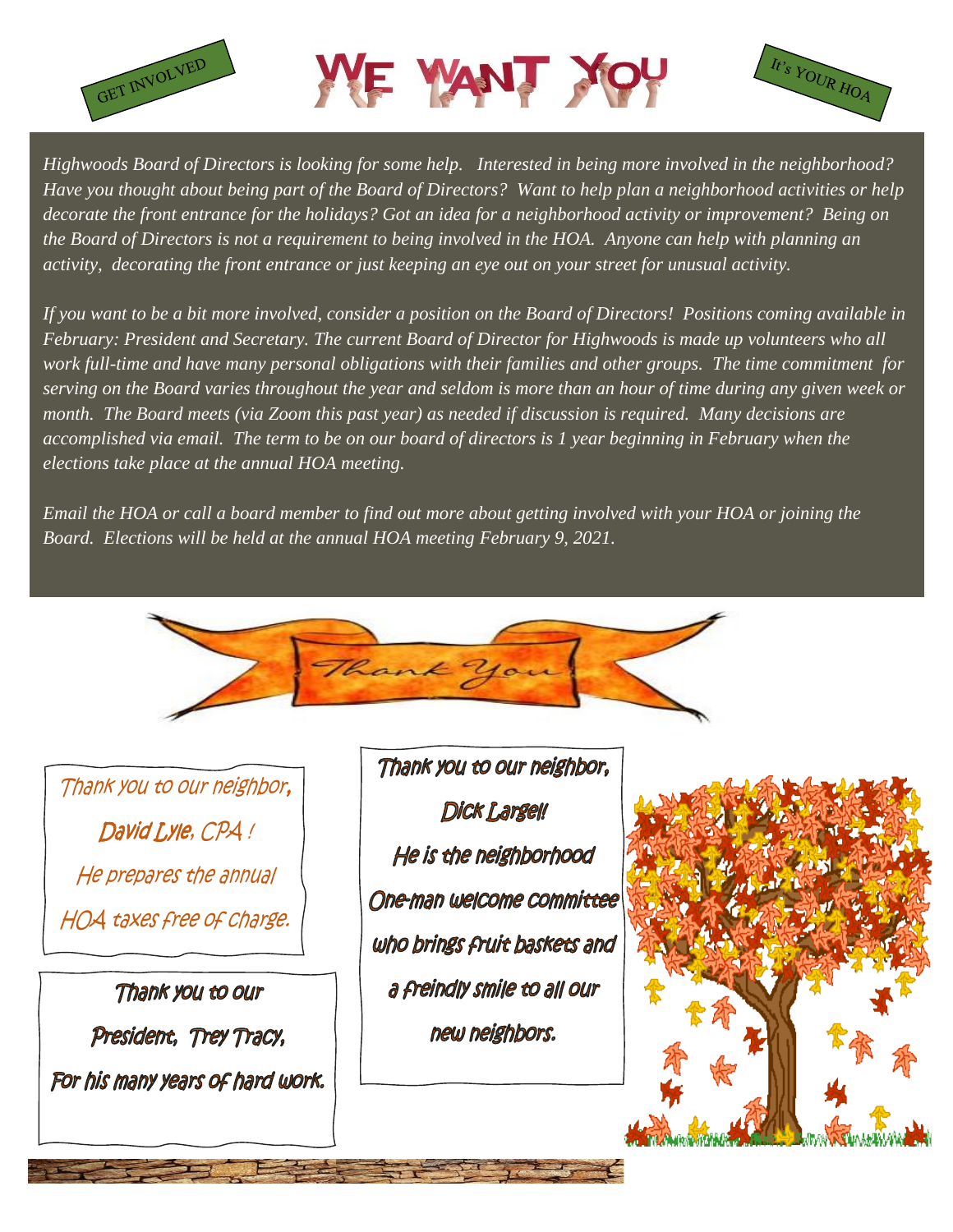Covenants and by-laws are emailed to all new homeowners but all homeowners should review them periodically. Covenants and By-Laws can be found on our HOA website highwoodsofmadison.com or request a set by sending an email to highwoodsmadison@gmail.com

> The most common items the Board encounters with covenant violations are parking on the street, yard maintenance, and trash cans left out. All covenant violations are dealt with initially by email or letter. The majority of the time homeowners comply quickly and no further action is required. However, if no response is received to the initial contact, a second letter is sent via email or letter. Should there still be no response, *the third letter will come from the HOA attorney and it will incur legal expenses for the homeowner. Legal fees start at \$157.* The HOA will pay the lawyer but the homeowner, per the covenants, will reimburse the HOA for legal fees to enforce the covenants.

> The Board is more than happy to avoid legal fees so please respond to any letters/emails promptly. Any extenuating circumstances (illness, injury, etc) will be taken into account if the HOA is notified of your situation. However, failure to respond to the HOA letters in a timely manner does not eliminate a homeowner's obligation to adhere to the HOA covenants. Send an email to the HOA email or call a board member if you are contacted regarding a covenant violation. You will receive a reply to your email within a few hours usually.

*Most frequent covenant issues that could earn you an email from the HOA:*

❖ **Exterior changes to your home and landscaping probably require HOA approval**. If you are changing paint colors, removing trees, adding a fence, replacing a roof or any project that can be seen from the street, please contact the HOA prior to starting your project. Usually a quick email exchange can keep your project on track. Some projects (like a new roof) require a letter from the HOA in order to obtain a permit from the City of Madison. All reputable roofers in the area are aware of this requirement. If your roofer doesn't mention the permit, consider a different roofer. Requests directly from a contractor *will not* be accepted. All requests must come the homeowner.

❖ **Dead trees in your yard should be removed**. For safety reasons, please check your trees. Any dead trees or branches should be removed by a professional. A dead tree can be hazardous to your home or your neighbor's home. You could be liable if your dead tree falls on your neighbor's house. So before the winter winds roll in, contact a professional and have that dead tree removed. There are a number of recommendations on Nextdoor for tree removal companies. Healthy trees should not be removed without HOA approval.

❖ **Parking of recreational vehicles amd trailers in your front yard and driveway is prohibited**. The occasional overnight when coming home from a long day of fun is ok but more than that violates covenants.

❖ **Yard maintenance is required.** This includes edging sidewalks/driveways, removing weeds, maintaining flower beds and bushes, raking leaves. There are always businesses and neighborhood teens looking for yard jobs on Nextdoor if you don't have time to maintain your yard on your own this fall.

❖ **Exterior home maintenance is required.** Gutters should be kept clean and in good repair if they are present. Chipped paint should be addressed. (*a change in paint color requires HOA approval*). Damaged shutters, sagging fences, missing fence pickets, garage doors, etc. should be repaired.

❖ **Personal vehicles must be parked on your driveway or in your garage.**  Homeowners are not allowed to park on the sidewalk or in the yard at any time or on the streets overnight. The occasional overnight guest parking on the street is allowed.